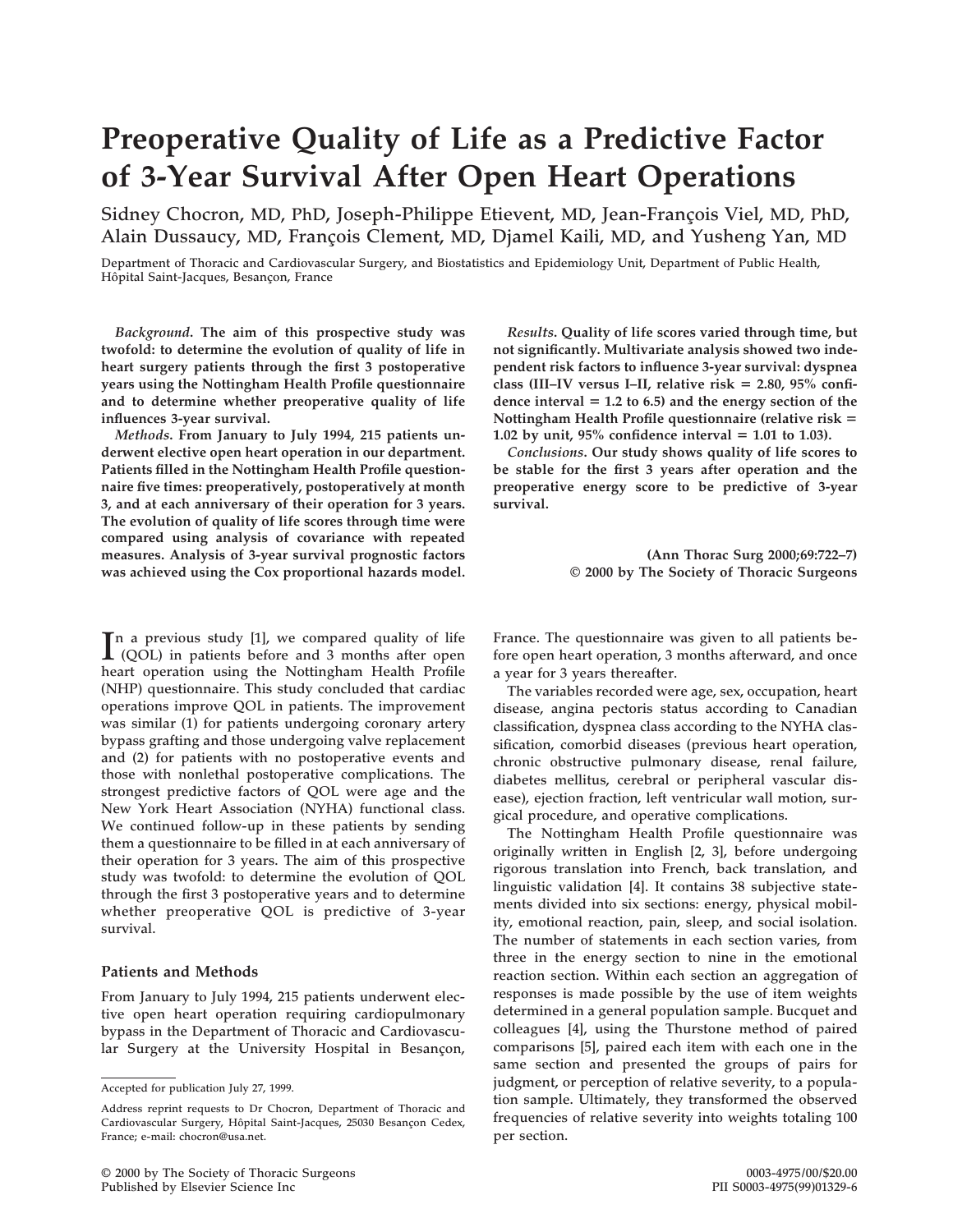## *Statistical Analysis*

**The answer to each question was binary (yes–no). The score in each section was obtained by adding the weight of the questions with positive responses. To give an example, the energy section is composed of three questions—(1) I'm tired all the time, (2) Everything is an effort, (3) I soon run out of energy—each of which has a weight (39.20, 36.80, 24.00, respectively). A patient who answered no to the first question, yes to the second, and yes to the third would have a score of 60.80 (** $[0 \times 39.20] + [1 \times 36.80]$  $+$  [1  $\times$  24.00]) in the energy section. Scores range from 0 **to 100; the higher the score, the higher the level of dysfunction or distress.**

**EVOLUTION OF QUALITY OF LIFE SCORES THROUGH TIME. Postoperative scores (at 3 months, 1, 2, and 3 years) in each section explored by the NHP questionnaire were compared using analysis of covariance with repeated measures (BMDP 5V; BMDP Statistical Software, Los Angeles, CA).**

**PREOPERATIVE DATA AND SURVIVAL. Analysis of 3-year survival prognostic factors was achieved using the Cox proportional hazards model both in uni- and multivariate analysis. Variables with a** *p* **value less than or equal to 0.20 in univariate analysis were included in the multivariate model. Patients who died during the postoperative course (in-hospital mortality) were not included in this analysis. The method of Moreau and associates [6] was used to confirm the hypothesis of proportional hazards.** Quantitative data were grouped as follows: age  $( \leq 70, 70)$  $>$  70), ejection fraction ( $<$  0.30,  $\geq$  0.30), angina class (I–II, **III–IV), NYHA functional class (I–II, III–IV), comorbid disease (none, others), postoperative events (none, others). Occupational status was omitted from these analyses, as the large number of categories made interpretation difficult. QOL scores in each section were kept as quantitative variables. All statistical analyses were performed with BMDP statistical software (BMDP, Los Angeles, CA). Val**ues of QOL scores are expressed as mean  $\pm$  standard error **of the mean.**

## **Results**

#### *Characteristics of Study Population*

**Six patients did not fill in the questionnaire. Four did not speak French, and two refused, resulting in 209 completed preoperative questionnaires (Table 1).**

The mean age was  $65 \pm 10$  years and the sex ratio (M/F) **was 3:1. Eighty-one patients (39%) were less than 65 years of age, 39 (18%) were aged between 65 to 70 years, 59 (29%) from 70 to 75 years, and 30 (14%) were more than 75 years.**

**The occupations or former occupations of the patients were classified in seven sections according to the official record classification of the Institut National de la Statistique et des Etudes Economiques, the French Institute of Statistics and Economic Studies. Nurses, schoolteachers, civil servants, clergymen, technicians, and foremen were classified as helping professions. More than half of the patients were white-collar or blue-collar workers. Twen-**

*Table 1. Characteristics of the Study Population*

| Variable                 | No. of Patients | % of Patients  |  |
|--------------------------|-----------------|----------------|--|
| Age (y)                  |                 |                |  |
| $\leq 70$                | 120             | 57             |  |
| >70                      | 89              | 43             |  |
| Sex                      |                 |                |  |
| Male                     | 156             | 75             |  |
| Female                   | 53              | 25             |  |
| Occupational categories  |                 |                |  |
| Managers                 | 10              | 5              |  |
| Small business owners    | 32              | 15             |  |
| Helping professions      | 21              | 10             |  |
| Farmers                  | 11              | 5              |  |
| White collar workers     | 56              | 27             |  |
| Blue collar workers      | 54              | 26             |  |
| Nonworkers               | 25              | 12             |  |
| Heart disease            |                 |                |  |
| CAD                      | 110             | 53             |  |
| <b>HVD</b>               | 84              | 40             |  |
| CAD + HVD                | 15              | 7              |  |
| Preoperative status      |                 |                |  |
| Angina                   |                 |                |  |
| None                     | 78              | 37             |  |
| $I-II$                   | 100             | 48             |  |
| $III$ -IV                | 31              | 15             |  |
| NYHA functional class    |                 |                |  |
| I-II                     | 176             | 84             |  |
| III-IV                   | 33              | 16             |  |
| Ejection fraction        |                 |                |  |
| $\geq 0.30$              | 198             | 95             |  |
| < 0.30                   | 11              | 5              |  |
| <b>SWM</b>               |                 |                |  |
| Normal                   | 157             | 75             |  |
| Abnormal                 | 52              | 25             |  |
| Comorbid diseases        |                 |                |  |
| None                     | 159             | 76             |  |
| Diabetes mellitus        | 25              | 12             |  |
| <b>CPVD</b>              | 21              | 10             |  |
| Renal failure            | 2               | 1              |  |
| COPD                     | $\overline{2}$  | 1              |  |
| Prior heart operation    | 11              | 5              |  |
| Postoperative events     |                 |                |  |
| No events                | 184             | 88             |  |
| <b>LCO</b>               | 4               | 2              |  |
| Reoperation for bleeding | 3               | 1.5            |  |
| PE                       | $\overline{4}$  | $\overline{2}$ |  |
| MV > 24 h                | 5               | $\overline{2}$ |  |
| SWI                      | $\mathbf{1}$    | 0.5            |  |

CAD = coronary artery disease; COPD = chronic obstructive pulmonary disease; CPVD = cerebral or peripheral vascular disease;  $HVD =$  heart valve disease; LCO = low cardiac output;  $MV =$ mechanical ventilation;  $NYHA = New York Heart Association;$  PE<br>= pericardial effusion;  $SWI =$  sternal wound infection;  $SWM =$  $SWI =$  sternal wound infection; **segmental wall motion.**

**ty-five patients, mostly women, had never held a job. Half of the patients suffered from coronary artery disease and 40% from heart valve disease. The predominant heart valve disease was calcified aortic stenosis in 62**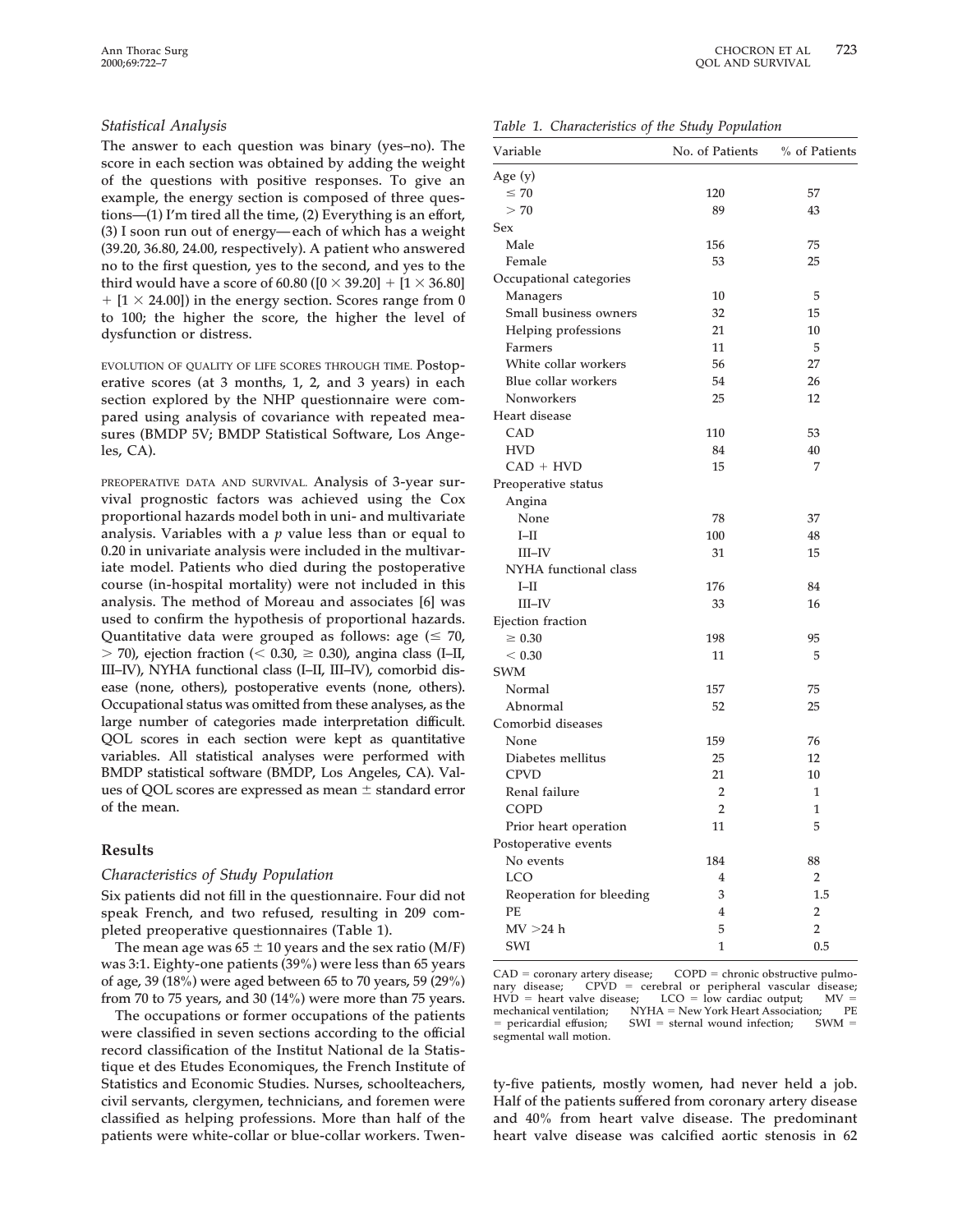*Fig 1. Mean scores for each section of quality of life before and after operation. Comparison of the scores before and after operation shows an improvement in quality of life in all sections explored by the Nottingham Health Profile. Postoperative quality of life scores do not vary significantly through*  $time.$  (En = *Energy;*  $ER$  = *emotional reaction;*  $PM = physical mobility$ ;  $SI = social$ *isolation.)*



**patients (30%); 17 patients (8%) had a double-valve disease. The postoperative course was uneventful in 184 patients. In-hospital mortality was 3.7%. Twenty-two patients died during the follow-up.**

## *Evolution of Quality of Life Scores Through Time*

**Figure 1 shows the evolution of the scores in each section through time. QOL scores varied through time, roughly** but not significantly following a U-shaped curve ( $p$  > **0.20). The initial disease (coronary artery disease or calcified aortic stenosis) did not influence the stability of the results (data not shown).**

#### *Factors Influencing 3-Year Survival*

**Table 2 shows the relative risks of all preoperative data in univariate analysis. Among the seven variables retained in the multivariate model, two independent risk factors appeared statistically significant: dyspnea class (III–IV versus I–II, relative risk** = 2.80, 95% confidence interval = **1.20 to 6.50) and energy section of the NHP (relative**  $risk = 1.02$  per unit, 95% confidence interval  $= 1.01$  to **1.03). As the relative risk of energy section in patients in dyspnea class I–II was nearly the same as that of those in dyspnea class III–IV, we can assume that there was no interaction between these two variables.**

#### **Comment**

**Most studies on QOL in cardiac surgery show an improvement in QOL brought about by operation [7–11]. Caine and colleagues [7], in a study using the NHP questionnaire and involving 100 male patients aged less than 60 years, showed a clear improvement in patients' QOL 3 months and 1 year after CABG. This improvement compared favorably with those from a normal male population. Guadagnoli and associates [8] showed that patients more than 65 years of age reported functional benefits similar to those reported by patients less than 65 years, and that the factors associated with better functioning did not vary by age group. MacDonald and**

**colleagues [9], with a cutoff point at 75 years of age, also showed an improvement in QOL in older patients, but found a higher proportion of complications leading to death and disability than in younger patients. Nielsen and associates [10], in a case-control study using the NHP questionnaire, focused on patients whose cardiac operation was complicated by multiple organ failure. They showed that 1 year after discharge, the NHP score was higher for the "multiple organ failure" group than for the control group in three of the six dimensions of health (energy, physical mobility, and emotional reactions). Our previous study [1], which compared QOL before and 3 months after cardiac operation confirmed the results of the above cited studies, showed an improvement in all sections explored by the NHP. This improvement may reflect either the effects of the operation or those of factors linked to the operation. Our patients underwent a rehabilitation program that lasted from 3 to 6 weeks. During rehabilitation, patients exercised, followed a healthy diet and refrained from smoking. Active rehabilitation most probably improved QOL evaluated soon after rehabilitation even if the patients had resumed their former habits. After 3 years, the role of rehabilitation in patient improvement most likely had decreased and the role of operation increased whether or not patients modified their lifestyle.**

## *Stability of the Quality of Life Scores Through Time*

**The stability of results during the first 3 years after operation is an important issue in our study. It is equivalent for patients with coronary artery disease and patients with aortic valve stenosis. Soderlind and colleagues [11], in a study concerning QOL after complicated open heart operations, also found stability in results 1 and 2 years after operation. A 3-year follow-up is probably not sufficient to assess the stability of results. A longer follow-up would, in all probability, show a deterioration in the quality of life. This would be due partially to aging and partially to deterioration of the surgical results, such as graft occlusion or valve-related complications. The**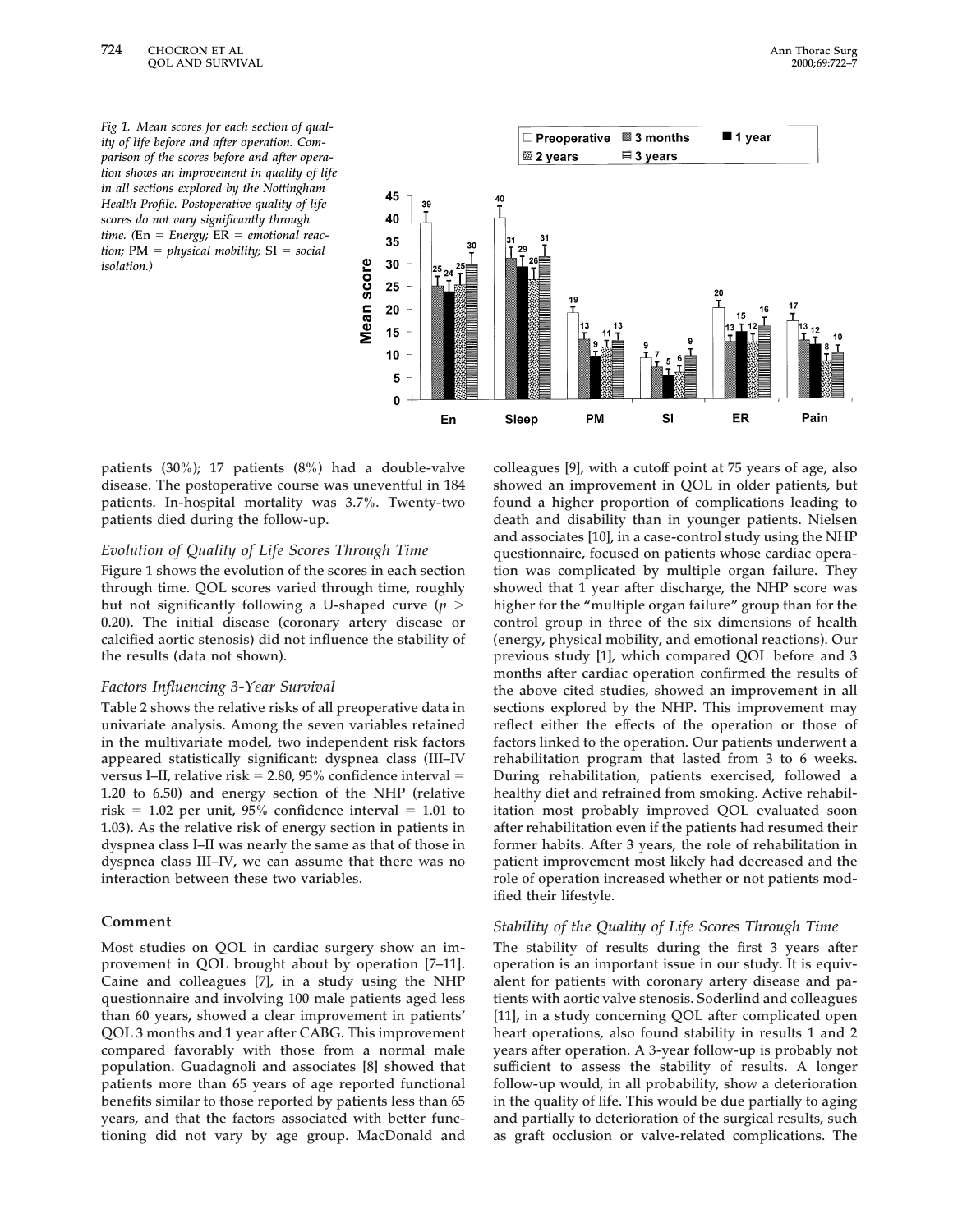|                           | Univariate Analysis |                            | Multivariate Model |                       |
|---------------------------|---------------------|----------------------------|--------------------|-----------------------|
| Variable                  | RR                  | 95% CI                     | RR                 | 95% CI                |
| Age                       |                     |                            |                    |                       |
| $\leq 70$                 | $\mathbf{1}$        |                            |                    |                       |
| > 70                      | 1.02                | $0.97 - 1.07$              |                    |                       |
| Sex                       |                     |                            |                    |                       |
| Male                      | $\mathbf{1}$        |                            |                    |                       |
| Female                    | 1.06                | $0.4 - 2.7$                |                    |                       |
| Heart disease             |                     |                            |                    |                       |
| CAD                       | $\mathbf{1}$        |                            |                    |                       |
| <b>VR</b>                 | 1.12                | $0.9 - 1.3$ <sup>a</sup>   | 1.09               | $0.9 - 1.3$           |
| Angina class              |                     |                            |                    |                       |
| I, II                     | $\mathbf{1}$        |                            |                    |                       |
| III, IV                   | 1.85                | $0.1 - 2.6$                |                    |                       |
| NYHA functional class     |                     |                            |                    |                       |
| I, II                     | 1                   |                            |                    |                       |
| III, IV                   | 3.4                 | $1.4 - 8.1$ <sup>a</sup>   | 2.80               | $1.2 - 6.5^{\rm b}$   |
| Ejection fraction         |                     |                            |                    |                       |
| $\geq 0.30$               | $\mathbf{1}$        |                            |                    |                       |
| < 0.30                    | 1.24                | $0.2 - 9.2$                |                    |                       |
| Segmental wall motion     |                     |                            |                    |                       |
| Normal                    | $\mathbf{1}$        |                            |                    |                       |
| Abnormal                  | 1.63                | $0.5 - 4.8$                |                    |                       |
| Comorbid diseases         |                     |                            |                    |                       |
| No                        | $\mathbf{1}$        |                            |                    |                       |
| Yes                       | 1.25                | $0.5 - 3.1$                |                    |                       |
| Postoperative events      |                     |                            |                    |                       |
| N <sub>o</sub>            | $\mathbf{1}$        |                            |                    |                       |
| Yes                       | 1.42                | $0.4 - 4.8$                |                    |                       |
| Energy                    | 1.02 per unit       | $1.01 - 1.04$ <sup>a</sup> | 1.02 per unit      | $1.01 - 1.03^{\rm b}$ |
| Sleep                     | 1.01 per unit       | $0.99 - 1.02^a$            | 1.00 per unit      | $0.98 - 1.02$         |
| Physical mobility         | 1.03 per unit       | $1.01 - 1.05$ <sup>a</sup> | 1.01 per unit      | $0.98 - 1.04$         |
| Social isolation          | 1.00 per unit       | $0.97 - 1.02$              |                    |                       |
| <b>Emotional reaction</b> | 1.01 per unit       | $0.99 - 1.03$ <sup>a</sup> | 0.99 per unit      | $0.97 - 1.01$         |
| Pain                      | 1.01 per unit       | $0.99 - 1.03$ <sup>a</sup> | 0.98 per unit      | $0.96 - 1.01$         |

*Table 2. Influence of Preoperative Data on 3-Year Survival: Univariate and Multivariate Analysis*

<sup>a</sup> **Selected for multivariate analysis (** $p \le 0.20$ **). <b>b Statistically significant variables of the model.** 

 $CI = confidence interval;$   $RR = relative risk.$ 

**expected scores, based on reference scores for a standard population [12] applied to the sex and age distribution in our series, worsen during follow-up as the population ages. The expected scores in the energy section increase an average of 1 point per year during the first 3 years.**

#### *Persistence of Sleep Disturbance*

**The comparison of our patients' scores to those of the general population shows that postoperative scores are similar to expected scores in all sections except the sleep section. The persistence of sleep disturbance 3 years after operation is worrying. It is understandable how fear of operation, metabolic or neurologic disturbances induced by cardiopulmonary bypass would cause sleep disturbance 3 months after operation. This might be thought to diminish in time. Our study shows that these disturbances remain up to 3 years after operation in healthy patients. This may stem from (1) the fear of death**

**engendered by cardiac operation and echoed by everyday reminders such as medication, doctor's appointments, and scars or (2) cerebral lesions induced by cardiopulmonary bypass, perhaps coming from bubbles or microthrombi, which can disturb sleep and perhaps other functions not explored by the NHP, such as memory or cognitive function.**

## *Energy Score as a Predictive Factor of 3-Year Survival*

**The NHP questionnaire is a generic scale that was not originally designed for patients undergoing cardiac operations. Thus, it was an adjunct to traditional clinical measures. It was not intended to be a measure of disease but an indicator of limitations on health [13]. Preoperative energy score as a predictive factor of 3-year survival is an unexpected but important result of this study. When comparing preoperative to 3-month scores, the improve-**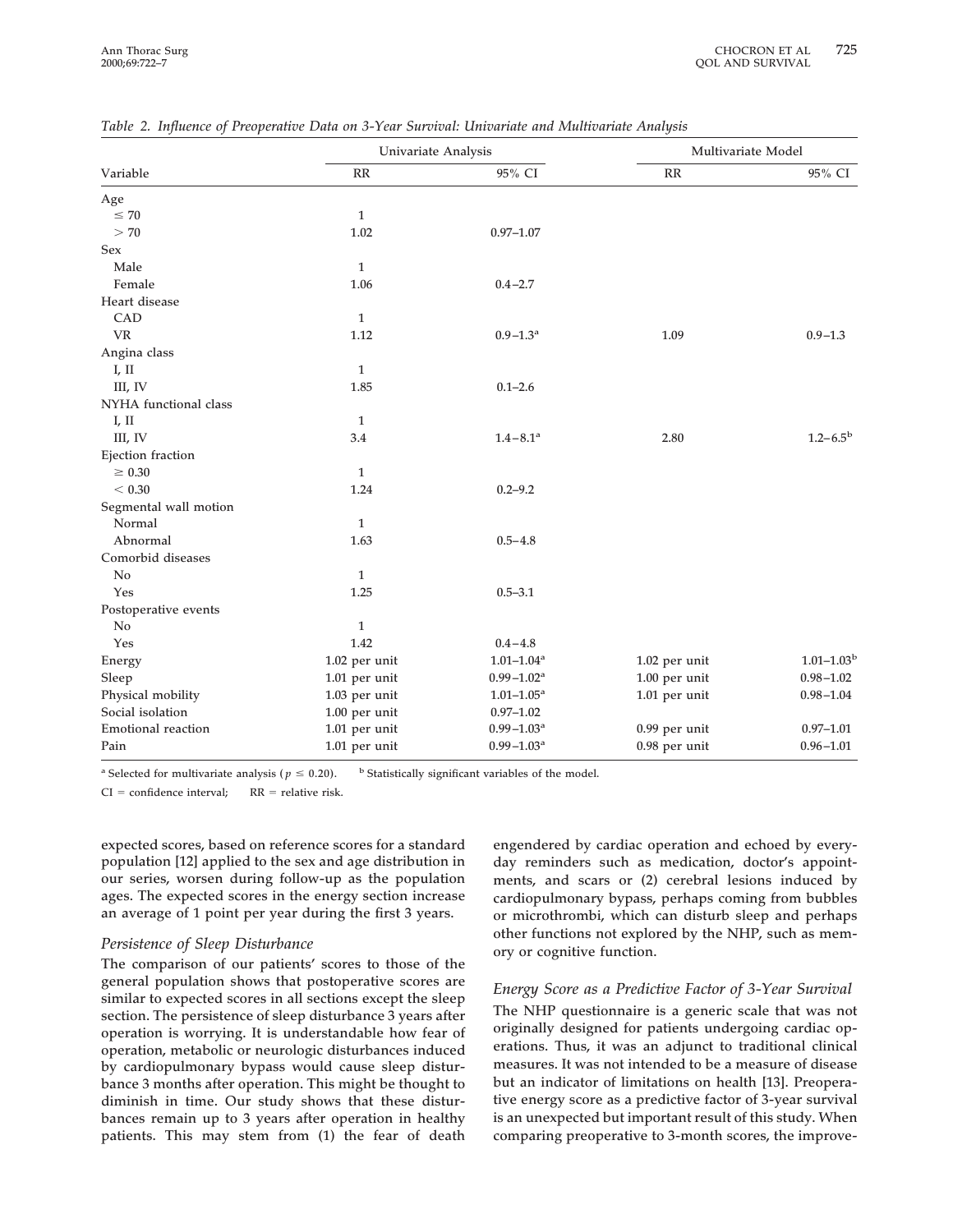*Table 3. Relative Risks of Death According to the Answers to Energy Section Answers*

| I'm tired all<br>the time | Everything<br>is an effort | I soon run out<br>of energy | RR  | 95% CI      |
|---------------------------|----------------------------|-----------------------------|-----|-------------|
| No                        | No                         | No                          | 1.0 |             |
| Yes                       | No                         | No                          | 2.1 | $1.2 - 3.7$ |
| No                        | Yes                        | No                          | 2.0 | $1.2 - 3.4$ |
| No                        | No                         | Yes                         | 1.6 | $1.1 - 2.2$ |
| Yes                       | Yes                        | No                          | 4.4 | $1.5 - 13$  |
| Yes                       | No                         | Yes                         | 3.4 | $1.4 - 8.3$ |
| No                        | Yes                        | Yes                         | 3.2 | $1.4 - 7.7$ |
| Yes                       | Yes                        | Yes                         | 7.0 | $1.7 - 28$  |

 $CI = confidence interval;$   $RR = relative risk.$ 

**ment in energy score was equivalent in both patients who were going to die and the others (approximately 30%). However, the baseline value was significantly** lower in patients alive after 3 years of follow-up  $(35 \pm 2.5)$ **than in patients who were to die within 3 years of follow-up** (62  $\pm$  6.8).

**The relative risk of 1.02 per unit of energy score means that a difference of 10 points between 2 patients increases** 3-year death risk by  $(1.02)^{10} = 1.22$ . In concrete terms, **when compared to patients who answered no to all three questions in the energy section, patients who answered yes to the first question (I'm tired all the time) and no at the other two had a relative risk—according to the weight** of question  $1$ —of 2.1, 95% confidence interval = 1.2 to 3.7. **Patients who answered yes to the second question (Everything is an effort) and no to the other two had a** relative risk of 2.0,  $95\%$  confidence interval = 1.2 to 3.4, **and patients who answered yes to the third question (I soon run out of energy) and no to the other two had a** relative risk of 1.6,  $95\%$  confidence interval = 1.1 to 2.2. **Table 3 gives all the possible answers and their corresponding relative risk.**

**The fact that energy score is an independent risk factor means that the patient's perception of how he or she feels—a completely subjective parameter—would seem to be a better indicator of survival than objective medical data. This important finding needs to be confirmed before recommending that the energy section of the NHP questionnaire be used in cardiac surgery risk scores.**

## *New York Heart Association Functional Class as a Predictive Factor of 3-Year Survival*

**Our previous study [1] showed that "preoperative NYHA functional class did not influence preoperative energy score, but was an important independent predictor of variations in energy score." Our current study showed the improvement in energy score to be equivalent in patients who were going to die and in the others (approximately 30%), but with a significantly higher baseline value in patients deceased after 3 years. Although the**

**baseline value in energy score influences survival, NYHA functional class influences survival, whatever the baseline value, by restricting improvement.**

## *Links Between Sections of the Nottingham Health Profile in Patients Undergoing Cardiac Operations*

**In univariate analysis, the energy and physical mobility sections were significantly different in patients who were going to die and the others. Stepwise regression shows that once the energy section is included in the model, the physical mobility section loses its significance. This shows the close correlation between these two aspects of QOL in patients undergoing open heart operations.**

**In conclusion, our study brings to light some important points: (1) the stability of QOL scores during the first 3 years after operation, (2) the predictive value of preoperative energy score on 3-year survival, (3) the presence of sleep disturbance 3 years after operation, and (4) the refraining role of NYHA functional class on the dynamics of recovery. Even if the NHP questionnaire was not designed for cardiac surgery, the influence of the energy score on 3-year survival shows that its use is suitable in cardiac surgery. This important finding needs to be confirmed before recommending the use of this section of the NHP questionnaire in cardiac surgery risk scores.**

**This study was supported by grants from Programme Hospi**talier de la Recherche Clinique, Ministère de la Santé Publique, **Paris. We are grateful to Nancy Richardson-Peuteuil for her editorial assistance.**

#### **References**

- **1. Chocron S, Etievent J-P, Viel J-F, et al. Quality of life before and after open-heart surgery assessed with the Nottingham Health Profile questionnaire. Ann Thorac Surg 1996;61:153–7.**
- **2. Hunt SM, McEwen J, McKenna SP. Measuring health status: a new tool for clinicians and epidemiologists. J R Coll Gen Pract 1985;35:185–8.**
- **3. Hunt SM, McKenna SP, McEwen J, Backett EM, Williams J, Papp E. A quantitative approach to perceived health status: a validation study. J Epidemiol Community Health 1980;34: 281–6.**
- **4. Bucquet D, Condon S, Ritchie K. The French version of the Nottingham Health Profile. A comparison of item weights with those of the source version. Soc Sci Med 1990;30:829–35.**
- **5. Thurstone L. A law of comparative judgement. Psychol Rev 1927;34:273–86.**
- **6. Moreau T, O'Quigley J, Mesbah M. A global goodness of fit statistic for the proportional hazards model. Appl Stat 1985; 34:212–8.**
- **7. Caine N, Harrison SC, Sharples LD, Wallwork J. Prospective study of quality of life before and after coronary artery bypass grafting. BMJ 1991;302:511–6.**
- Guadagnoli E, Ayanian JZ, Cleary PD. Comparison of pa**tient-reported outcomes after elective coronary artery bypass grafting in patients aged greater than or equal to and less than 65 years. Am J Cardiol 1992;70:60–4.**
- **9. MacDonald P, Stadnyk K, Cossett J, Klassen G, Johnstone D, Rockwood K. Outcomes of coronary artery bypass surgery in elderly people. Can J Cardiol 1998;14:1215–22.**
- **10. Nielsen D, Sellgren J, Ricksten SE. Quality of life after**